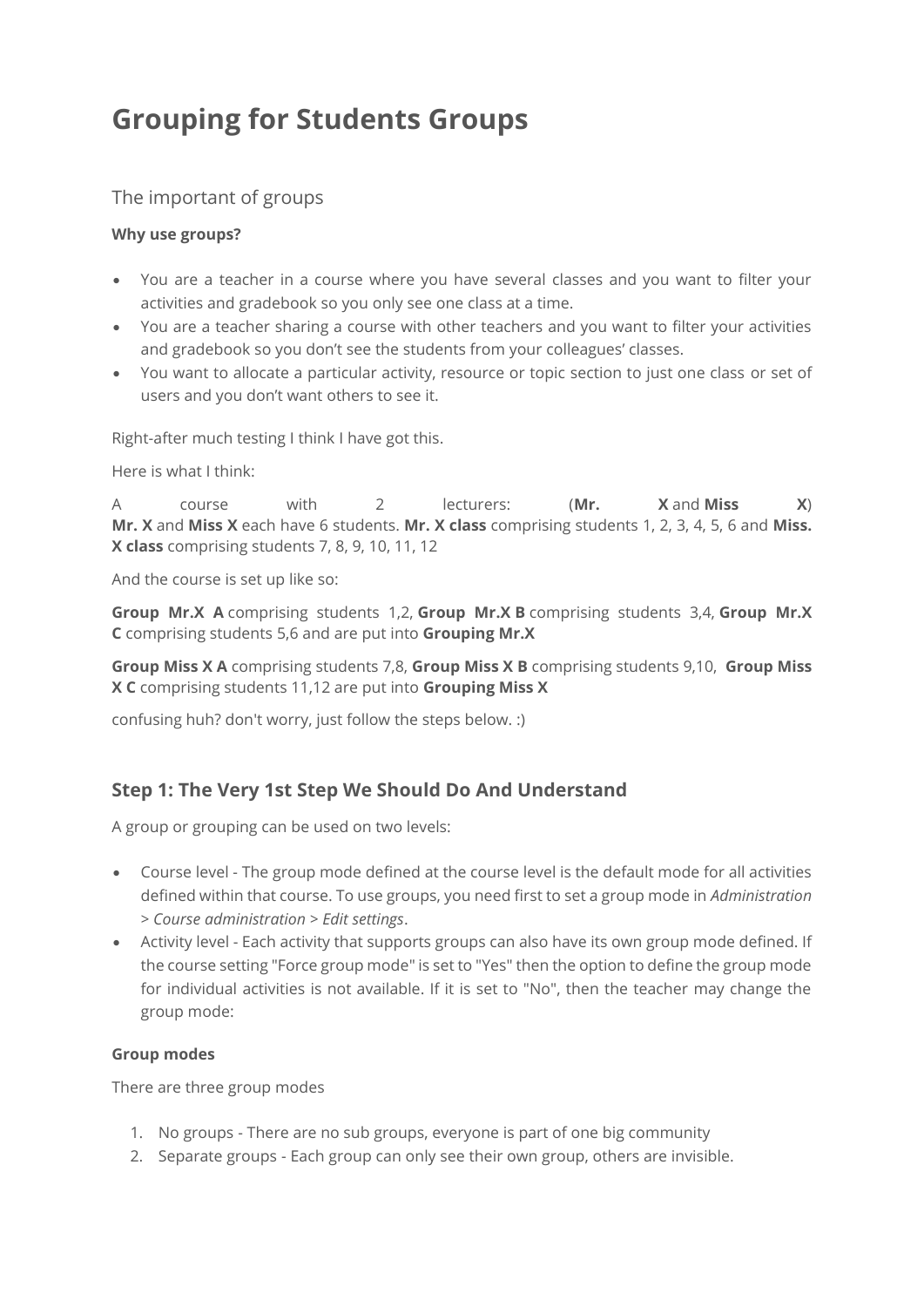3. Visible groups - Each group works in their own group, but can also see other groups. (The other groups' work is read-only.)

For example, enabling either separate or visible groups on an assignment drop-box enables staff to filter the student submissions to see only those from a particular tutor group. With visible groups, students can see which other groups are doing the same activities as they are; with separate groups, they do not know which other groups are doing the same activities.

Using groups with discussion forums allow teachers to restrict interaction between students. Separate groups mean only students in the same group can see and participate in discussions within a particular forum. Visible groups allow students to see other group's discussions, but only participate in their own group's discussions.

## $\sqrt{\ }$  Groups



## **STEP 2 - Enrolment Key**

#### **Why use an enrolment key?**

A course enrolment (or enrollment) key is one method of restricting *Self enrolment* to a smaller group. The default setting is not to set a key and allow anyone to enrol themselves into the course.

An enrolment key is often used as a simple method of having someone else beside the teacher determine if a particular student can self enrol in the course. The idea is that one or more people will supply the course key to authorized people. Sometimes this distribution is private email, snail mail, on the phone or even verbally in a face to face meetings such as a class or counselor's office. Alternatively, a Keyholder role may be created and assigned, then the text 'You should have received this enrolment key from...' will be displayed when a student attempts to enrol.

#### **Setting an enrolment key within a course**

- 1. In the course administration block, click *Users > Enrolment methods*
- 2. Make sure self-enrolment is enabled (has its eye open) and then click the edit icon on the right.
- 3. Add your enrolment key in the box provided. (Click Unmask to see what you are typing.)
- 4. Click the 'Save changes' button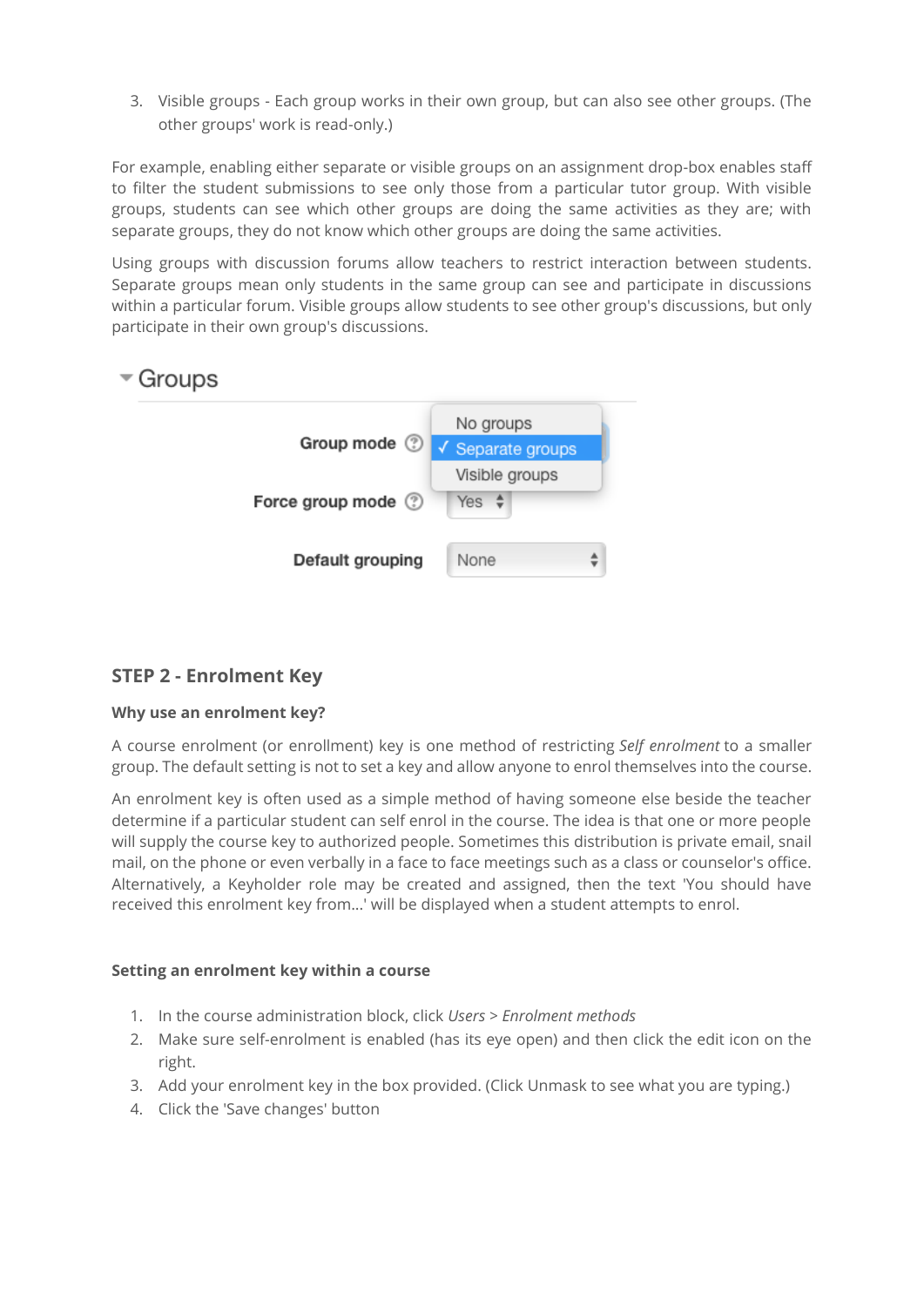## **Enrolment methods**

| <b>Name</b>              | <b>Users</b> | Up/Down | Edit                                 |
|--------------------------|--------------|---------|--------------------------------------|
| Manual enrolments        | 3            | -de-    | $X = L$ $\oplus$                     |
| Guest access             | 0            | - sle   | $\times$ $\varnothing$ $\varnothing$ |
| Auto (Auto)              | 7200         | ملك     |                                      |
| Self enrolment (Student) | 18           |         |                                      |
| Add method<br>Choose     |              |         |                                      |

#### **Setting a group enrolment key**

| <b>Custom instance name</b>  |                  |
|------------------------------|------------------|
| Enable existing enrolments 2 | Yes $\mathbf{v}$ |
| Allow new enrolments (?)     | Yes $\mathbf{v}$ |
| Enrolment key 2              | Unmask           |
| Use group enrolment keys 2   | No.<br>▼         |

- It is possible also to enrol students into the course and also directly into groups by use of a group enrolment key.
- To do this, you first need to add the course enrolment key as in the section above.
	- o If you do not set a master course enrolment key for the course, then anyone can enrol without a key and users will not be put into groups.
	- o Users in groups do not need to know the master course enrolment key, only their own group enrolment key.
	- o Users not in a group can use the master course enrolment key as usual
- Change the setting Use group enrolment keys to Yes Save the changes and then in the Course administration settings, click *Groups>Create groups*
- Add an enrolment key to the group. This will be the key they type in to access the course. (The course enrolment key is simply there to keep others out)